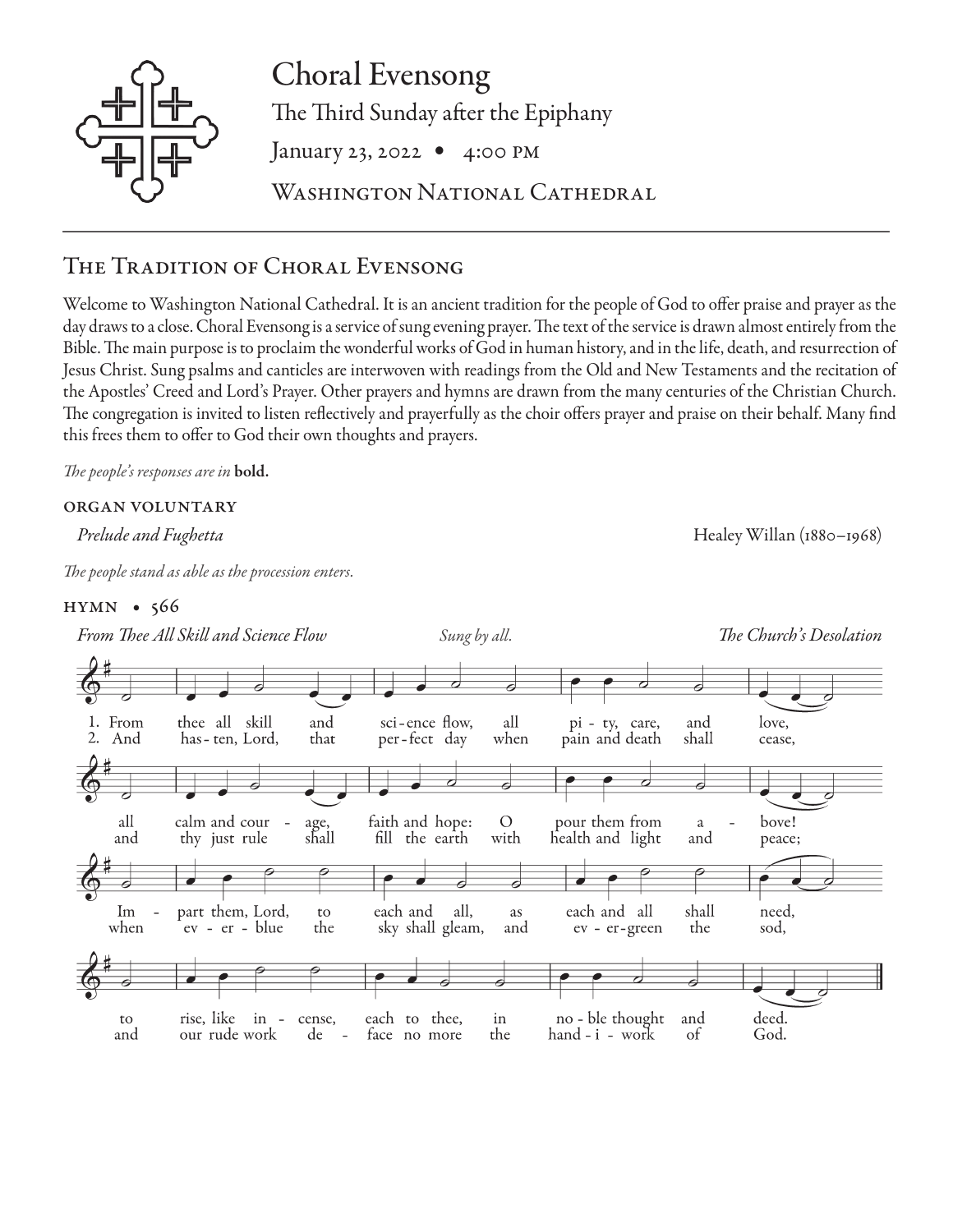### the opening sentences from holy scripture

## *Cantor* O Lord, open thou our lips; *Choir* And our mouth shall show forth thy praise. *Cantor* O God, make speed to save us; *Choir* O Lord, make haste to help us. Glory be to the Father, and to the Son, and to the Holy Spirit. As it was in the beginning, is now, and ever shall be: world without end. Amen. *Cantor* Praise ye the Lord. *Choir* The Lord's Name be praised.

*The candles are lighted as the choir sings.*

*The* Phos hilaron *is an ancient lamp-lighting hymn. Meaning "gladdening light" in Greek, it is among the earliest-known hymn texts recorded outside of the Bible that is still in use today.*

O gracious Light, pure brightness of the everliving Father in heaven, O Jesus Christ, holy and blessed!

Now as we come to the setting of the sun, and our eyes behold the vesper light, we sing thy praises, O God: Father, Son, and Holy Spirit.

Thou art worthy at all times to be praised by happy voices, O Son of God, O Giver of life, and to be glorified through all the worlds.

*The people are seated.* 

Bless the Lord, O my soul, and all that is within me, bless his holy Name. Bless the Lord, O my soul, and forget not all his benefits. He forgives all your sins and heals all your infirmities; He redeems your life from the grave and crowns you with mercy and loving-kindness; He satisfies you with good things, and your youth is renewed like an eagle's. The Lord executes righteousness and judgment for all who are oppressed. He made his ways known to Moses and his works to the children of Israel. The Lord is full of compassion and mercy, slow to anger and of great kindness. He will not always accuse us, nor will he keep his anger for ever. He has not dealt with us according to our sins, nor rewarded us according to our wickedness.

psalm • 103:1-12 *Sung by the choir.* chant: John Barnard (b. 1948)

phos hilaron Ronald Arnatt (1930–2018)

### **PRECES** Stephen Caracciolo (b. 1962)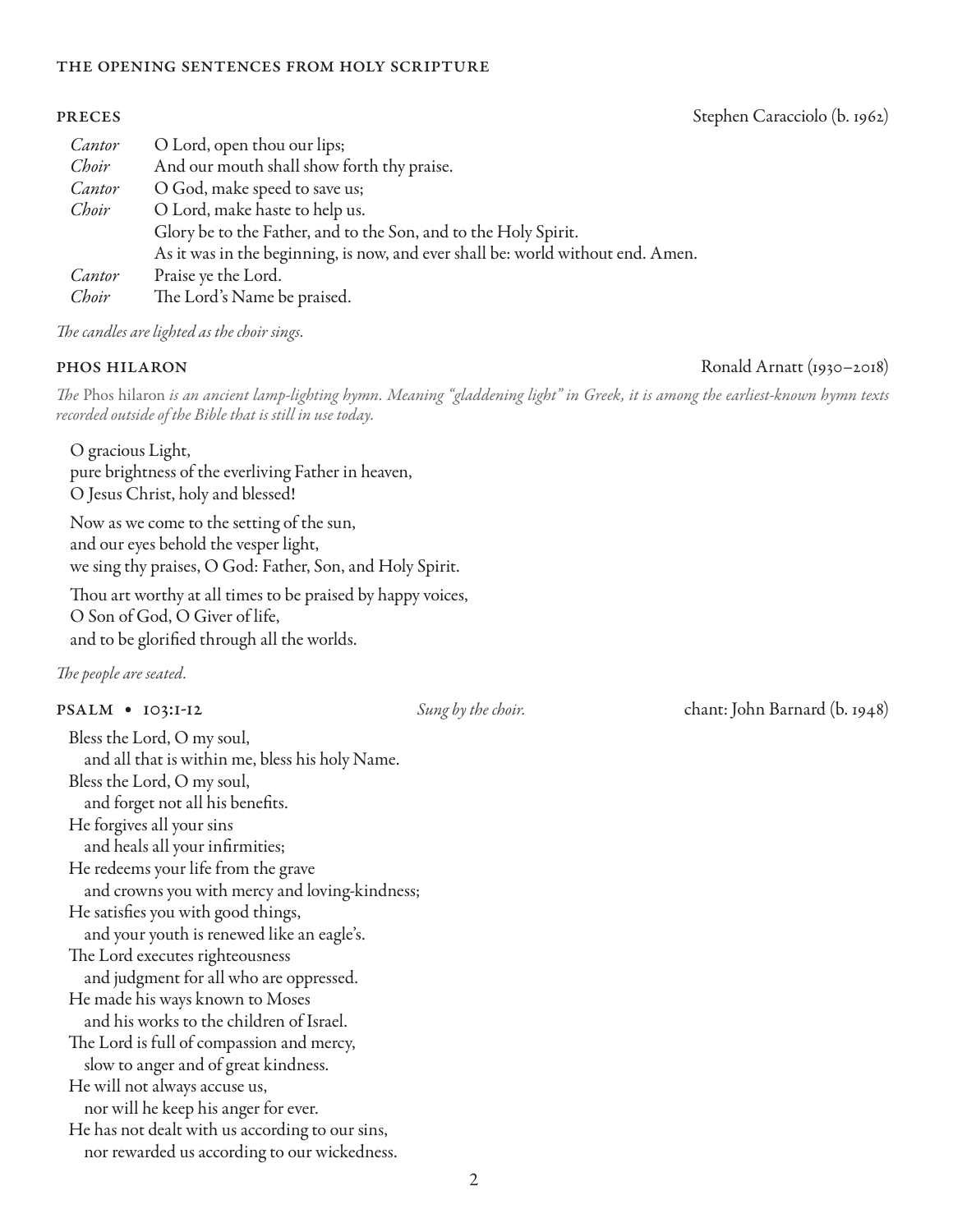For as the heavens are high above the earth,

so is his mercy great upon those who fear him.

As far as the east is from the west,

so far has he removed our sins from us.

Glory to the Father, and to the Son, and to the Holy Spirit:

as it was in the beginning, is now, and ever shall be, world without end. Amen.

## THE FIRST LESSON Genesis 13:2-18

Abram was very rich in livestock, in silver, and in gold. He journeyed on by stages from the Negeb as far as Bethel, to the place where his tent had been at the beginning, between Bethel and Ai, to the place where he had made an altar at the first; and there Abram called on the name of the Lord. Now Lot, who went with Abram, also had flocks and herds and tents, so that the land could not support both of them living together; for their possessions were so great that they could not live together, and there was strife between the herders of Abram's livestock and the herders of Lot's livestock. At that time the Canaanites and the Perizzites lived in the land. Then Abram said to Lot, "Let there be no strife between you and me, and between your herders and my herders; for we are kindred. Is not the whole land before you? Separate yourself from me. If you take the left hand, then I will go to the right; or if you take the right hand, then I will go to the left." Lot looked about him, and saw that the plain of the Jordan was well watered everywhere like the garden of the Lord, like the land of Egypt, in the direction of Zoar; this was before the Lord had destroyed Sodom and Gomorrah. So Lot chose for himself all the plain of the Jordan, and Lot journeyed eastward; thus they separated from each other. Abram settled in the land of Canaan, while Lot settled among the cities of the Plain and moved his tent as far as Sodom. Now the people of Sodom were wicked, great sinners against the Lord. The Lord said to Abram, after Lot had separated from him, "Raise your eyes now, and look from the place where you are, northward and southward and eastward and westward; for all the land that you see I will give to you and to your offspring forever. I will make your offspring like the dust of the earth; so that if one can count the dust of the earth, your offspring also can be counted. Rise up, walk through the length and the breadth of the land, for I will give it to you." So Abram moved his tent, and came and settled by the oaks of Mamre, which are at Hebron; and there he built an altar to the Lord.

*Reader* The Word of the Lord. *People* Thanks be to God.

*The people remain seated as the choir sings.*

## magnificat Evening Service in C; Charles Villiers Stanford (1852–1924)

*The* Magnificat *is the Blessed Virgin Mary's song of thanksgiving in response to the fact that she will bear the Son of God, fulfilling the promises of the Old Testament.* 

My soul doth magnify the Lord, and my spirit hath rejoiced in God my Savior. For he hath regarded the lowliness of his handmaiden. For behold from henceforth all generations shall call me blessed. For he that is mighty hath magnified me, and holy is his Name. And his mercy is on them that fear him throughout all generations. He hath showed strength with his arm; he hath scattered the proud in the imagination of their hearts. He hath put down the mighty from their seat, and hath exalted the humble and meek.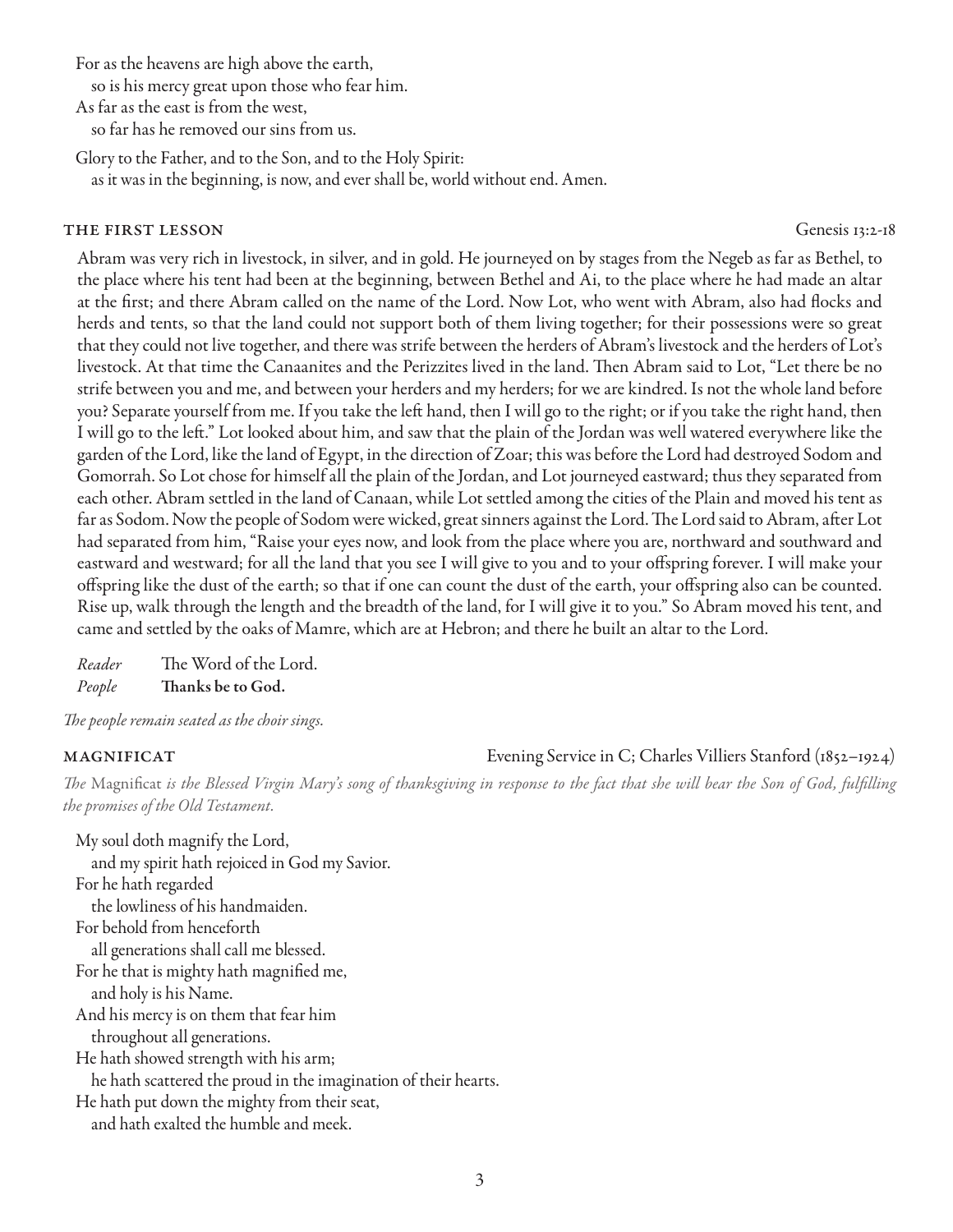He hath filled the hungry with good things, and the rich he hath sent empty away.

He remembering his mercy hath holpen his servant Israel,

as he promised to our forefathers,

Abraham and his seed for ever.

Glory be to the Father, and to the Son, and to the Holy Spirit:

as it was in the beginning, is now, and ever shall be, world without end. Amen.

*(Luke 1:46-55)*

## **THE SECOND LESSON** Mark 7:31-37

Jesus returned from the region of Tyre, and went by way of Sidon towards the Sea of Galilee, in the region of the Decapolis. They brought to him a deaf man who had an impediment in his speech; and they begged him to lay his hand on him. He took him aside in private, away from the crowd, and put his fingers into his ears, and he spat and touched his tongue. Then looking up to heaven, he sighed and said to him, "Ephphatha," that is, "Be opened." And immediately his ears were opened, his tongue was released, and he spoke plainly. Then Jesus ordered them to tell no one; but the more he ordered them, the more zealously they proclaimed it. They were astounded beyond measure, saying, "He has done everything well; he even makes the deaf to hear and the mute to speak."

*Reader* The Word of the Lord. *People* Thanks be to God.

*The people remain seated as the choir sings.*

## nunc dimittis Evening Service in C; C. V. Stanford

*The* Nunc dimittis *is the song of the aged Simeon, who had been promised by the Holy Spirit that he would not die until he had seen the Messiah. Upon taking the infant Jesus into his arms, Simeon utters these words of thanksgiving.* 

Lord, now lettest thou thy servant depart in peace, according to thy word, For mine eyes have seen thy salvation,

which thou hast prepared before the face of all people,

To be a light to lighten the Gentiles, and to be the glory of thy people Israel.

Glory be to the Father, and to the Son, and to the Holy Spirit: as it was in the beginning, is now, and ever shall be, world without end. Amen.

(*Luke 2:29-32*)

*The people stand as able.*

## the apostles' creed *Said by all, facing the high altar.*

*The Apostles' Creed grew from statements of belief made by early Christians at their baptism. The Church continues to confess this same faith in the Holy Trinity: Father, Son, and Holy Spirit.*

I believe in God, the Father almighty, creator of heaven and earth. I believe in Jesus Christ, his only Son, our Lord. He was conceived by the power of the Holy Spirit and born of the Virgin Mary. He suffered under Pontius Pilate, was crucified, died, and was buried. He descended to the dead. On the third day he rose again. He ascended into heaven, and is seated at the right hand of the Father. He will come again to judge the living and the dead.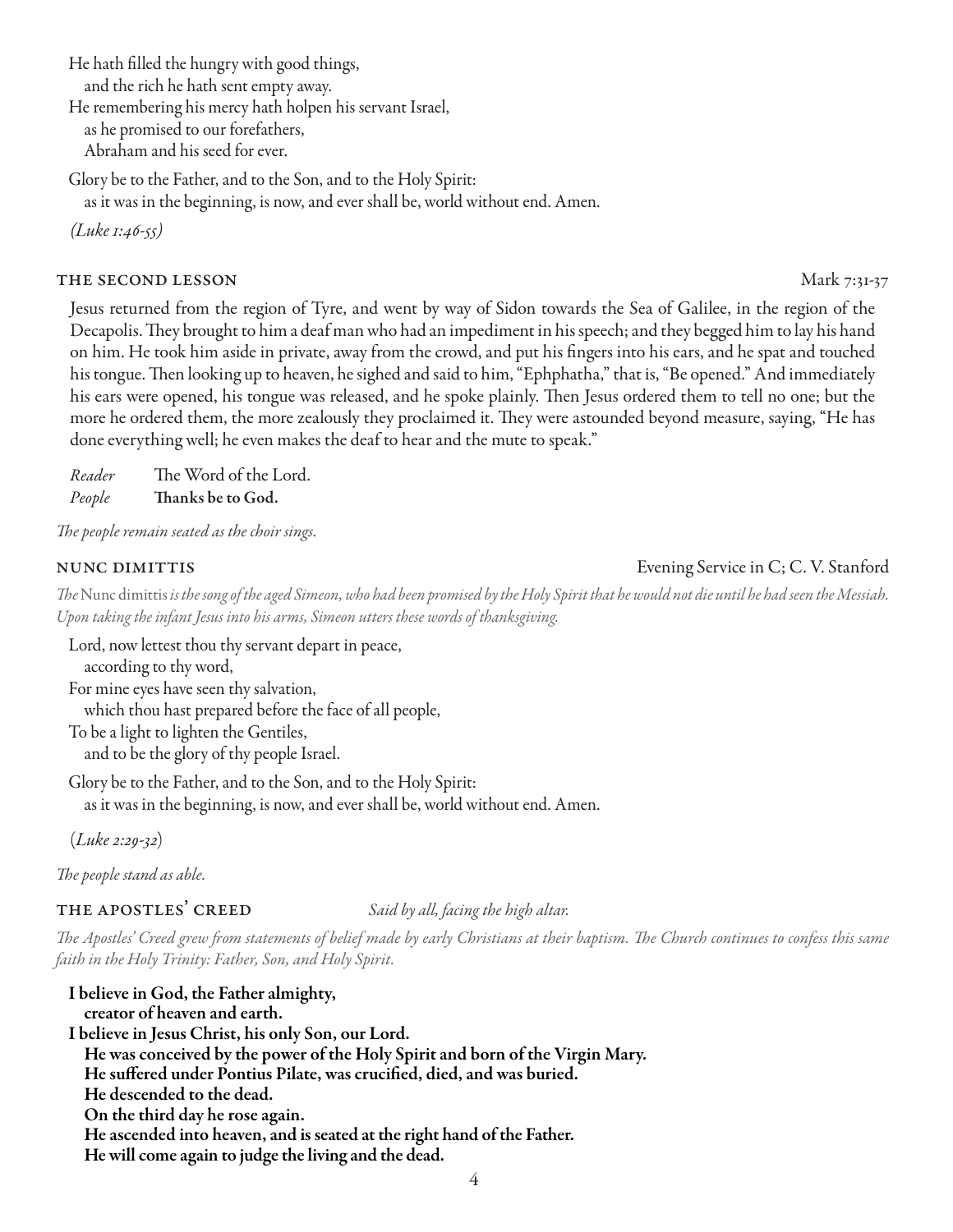I believe in the Holy Spirit, the holy catholic Church, the communion of saints, the forgiveness of sins, the resurrection of the body, and the life everlasting. Amen.

## THE LESSER LITANY S. Caracciolo

*Cantor* The Lord be with you. *Choir* And with thy spirit.<br>*Cantor* Let us prav. Let us pray. *Choir* Lord, have mercy upon us. Christ, have mercy upon us. Lord, have mercy upon us.

## THE LORD<sup>'</sup>S PRAYER *Said by all.*

Our Father, who art in heaven, hallowed be thy Name, thy kingdom come, thy will be done, on earth as it is in heaven. Give us this day our daily bread. And forgive us our trespasses, as we forgive those who trespass against us. And lead us not into temptation, but deliver us from evil. For thine is the kingdom, and the power, and the glory, for ever and ever. Amen.

## THE SUFFRAGES S. Caracciology S. Caracciology S. Caracciology S. Caracciology S. Caracciology S. Caracciology S. Caracciology S. Caracciology S. Caracciology S. Caracciology S. Caracciology S. Caracciology S. Caracciology

| Cantor | O Lord, show thy mercy upon us;                                         |
|--------|-------------------------------------------------------------------------|
| Choir  | And grant us thy salvation.                                             |
| Cantor | O Lord, save the State;                                                 |
| Choir  | And mercifully hear us when we call upon thee.                          |
| Cantor | Endue thy ministers with righteousness;                                 |
| Choir  | And make thy chosen people joyful.                                      |
| Cantor | O Lord, save thy people;                                                |
| Choir  | And bless thine inheritance.                                            |
| Cantor | Give peace in our time, O Lord;                                         |
| Choir  | Because there is none other that fighteth for us, but only thou, O God. |
| Cantor | O God, make clean our hearts within us;                                 |
| Choir  | And take not thy Holy Spirit from us.                                   |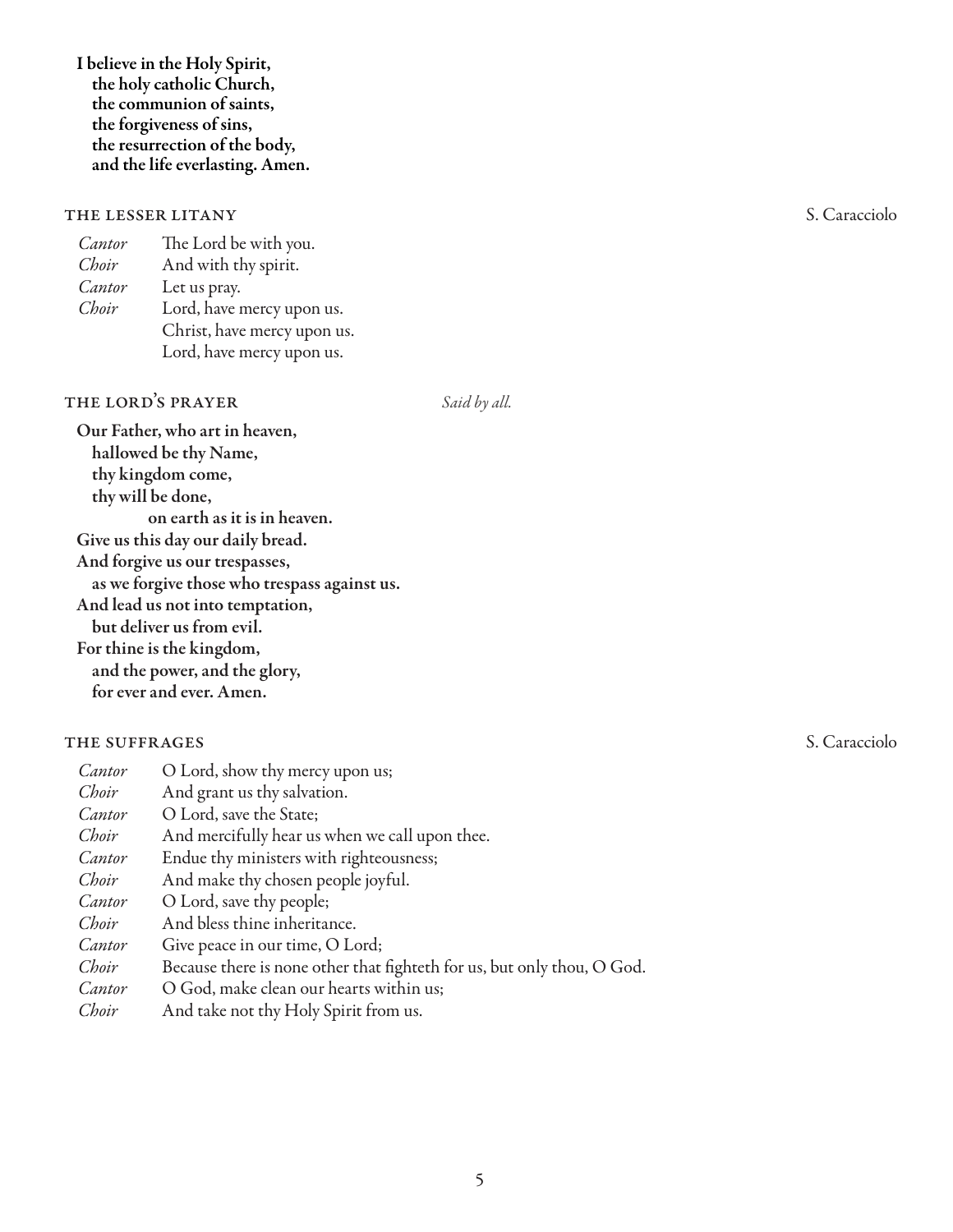## THE COLLECTS

*The officiant sings a series of prayers, appointed for the day, each followed by a choral Amen.* 

Give us grace, O Lord, to answer readily the call of our Savior Jesus Christ and proclaim to all people the Good News of his salvation, that we and all the whole world may perceive the glory of his marvelous works; who liveth and reigneth with thee and the Holy Spirit, one God, for ever and ever. Amen.

Lord God, whose Son our Savior Jesus Christ triumphed over the powers of death and prepared for us our place in the new Jerusalem: Grant that we, who have this day given thanks for his resurrection, may praise thee in that City of which he is the light; and where he liveth and reigneth for ever and ever. Amen.

Keep watch, dear Lord, with those who work, or watch, or weep this night, and give thine angels charge over those who sleep. Tend the sick, Lord Christ; give rest to the weary, bless the dying, soothe the suffering, pity the afflicted, shield the joyous; and all for thy love's sake. Amen.

*The collects conclude with:* 

*Cantor* Let us bless the Lord. *Choir* Thanks be to God.

*The people are seated.* 

## the blessing of altar linens

*The clergy move to the high altar.*

| Officiant                  | All things come from you, O Lord;                                                                                                                                                                                                                                                                                                                |
|----------------------------|--------------------------------------------------------------------------------------------------------------------------------------------------------------------------------------------------------------------------------------------------------------------------------------------------------------------------------------------------|
| People                     | And from your own gifts do we give to you.                                                                                                                                                                                                                                                                                                       |
| Officiant                  | Prosper the work of our hands;                                                                                                                                                                                                                                                                                                                   |
| People                     | Prosper our handiwork.                                                                                                                                                                                                                                                                                                                           |
| Officiant                  | Show your servants your works;                                                                                                                                                                                                                                                                                                                   |
| People                     | And your splendor to their children.                                                                                                                                                                                                                                                                                                             |
| <i>Officiant</i>           | Let us pray.<br>Almighty God, we thank you that you have put it into the hearts of your people to make offerings for your<br>service, and have been pleased to accept their gifts. Be with us now and bless us as we set apart these altar<br>linens to your praise and glory and in honor of Anne W. Richardson; through Jesus Christ our Lord. |
| People                     | Amen.                                                                                                                                                                                                                                                                                                                                            |
| <i>Officiant</i>           | This is the offering which you shall receive from the people gold, silver, and bronze, blue and purple and<br>scarlet cloth, and finely woven linen.                                                                                                                                                                                             |
| <i>Officiant</i><br>People | O Lord my God, how excellent is your greatness:<br>You are clothed with majesty and splendor.                                                                                                                                                                                                                                                    |
| <i>Officiant</i>           | Let us pray.<br>O glorious God, all your works proclaim your perfect beauty: Accept our offering of these linens and grant<br>that they may adorn this sanctuary and show forth your glory; through Jesus Christ our Lord.                                                                                                                       |
| People                     | Amen.                                                                                                                                                                                                                                                                                                                                            |

## **OFFERING**

*For the safety of our worshippers and staff, we will not pass the traditional plate during today's service. Instead, all are invited to make a gift to support the Cathedral's ministry of sharing God's love with the world by texting the dollar amount you wish to give to (202) 856-9005 or visiting cathedral.org/support. These contact-free alternatives are highly encouraged to make giving as simple and safe as possible.*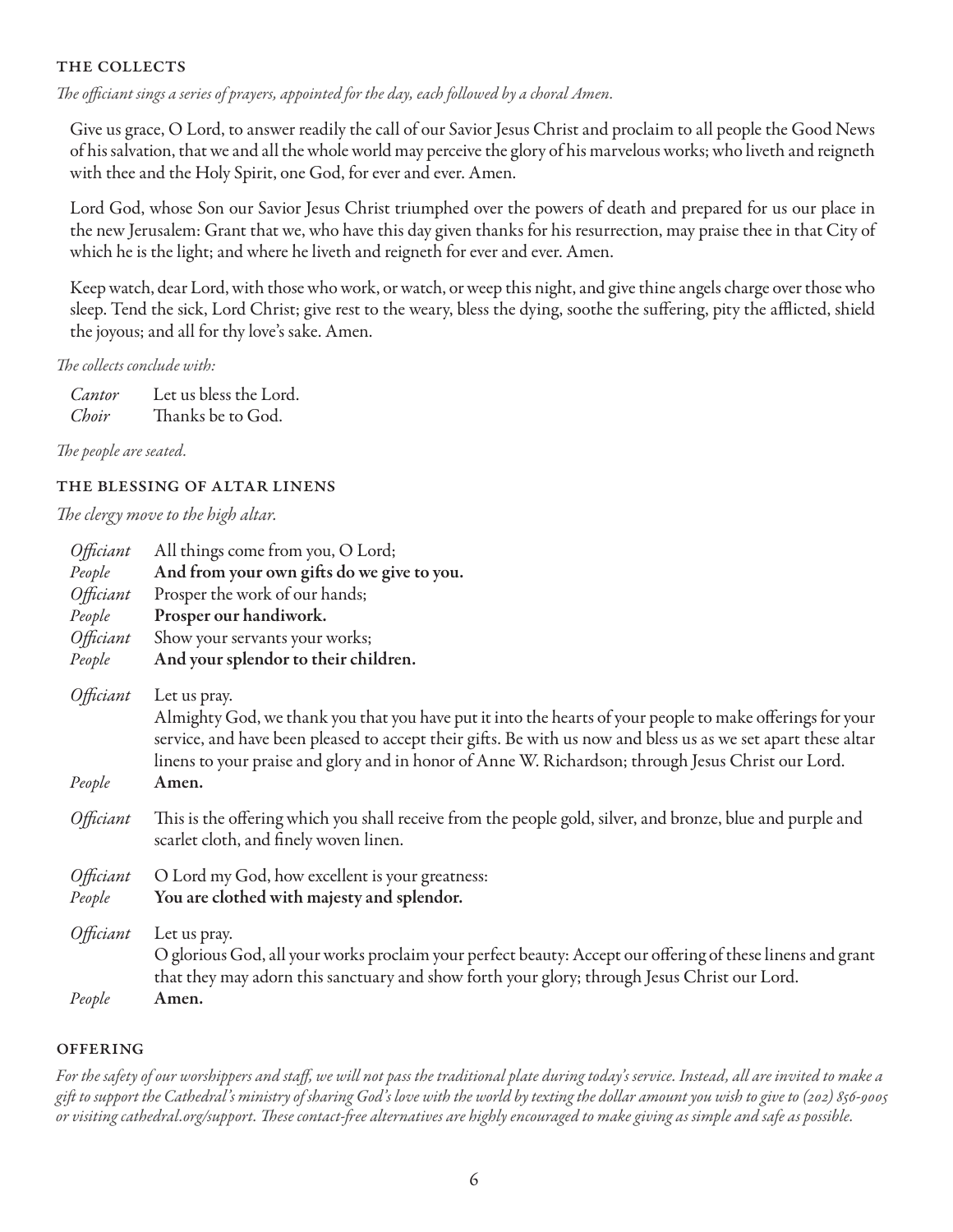## **ANTHEM**

Save us, O Lord, waking; guard us sleeping; that awake we may watch with Christ, and asleep we may rest in peace. Amen.

*The people stand as able. Additional prayers and petitions may be said at this point, concluding with The General Thanksgiving.*

## THE GENERAL THANKSGIVING *Said by all.*

Almighty God, Father of all mercies, we your unworthy servants give you humble thanks for all your goodness and loving-kindness to us and to all whom you have made. We bless you for our creation, preservation, and all the blessings of this life; but above all for your immeasurable love in the redemption of the world by our Lord Jesus Christ; for the means of grace, and for the hope of glory. And, we pray, give us such an awareness of your mercies, that with truly thankful hearts we may show forth your praise, not only with our lips, but in our lives, by giving up our selves to your service, and by walking before you in holiness and righteousness all our days; through Jesus Christ our Lord, to whom, with you and the Holy Spirit, be honor and glory throughout all ages. Amen.

## the blessing

*The officiant blesses the people and the people respond,* Amen.